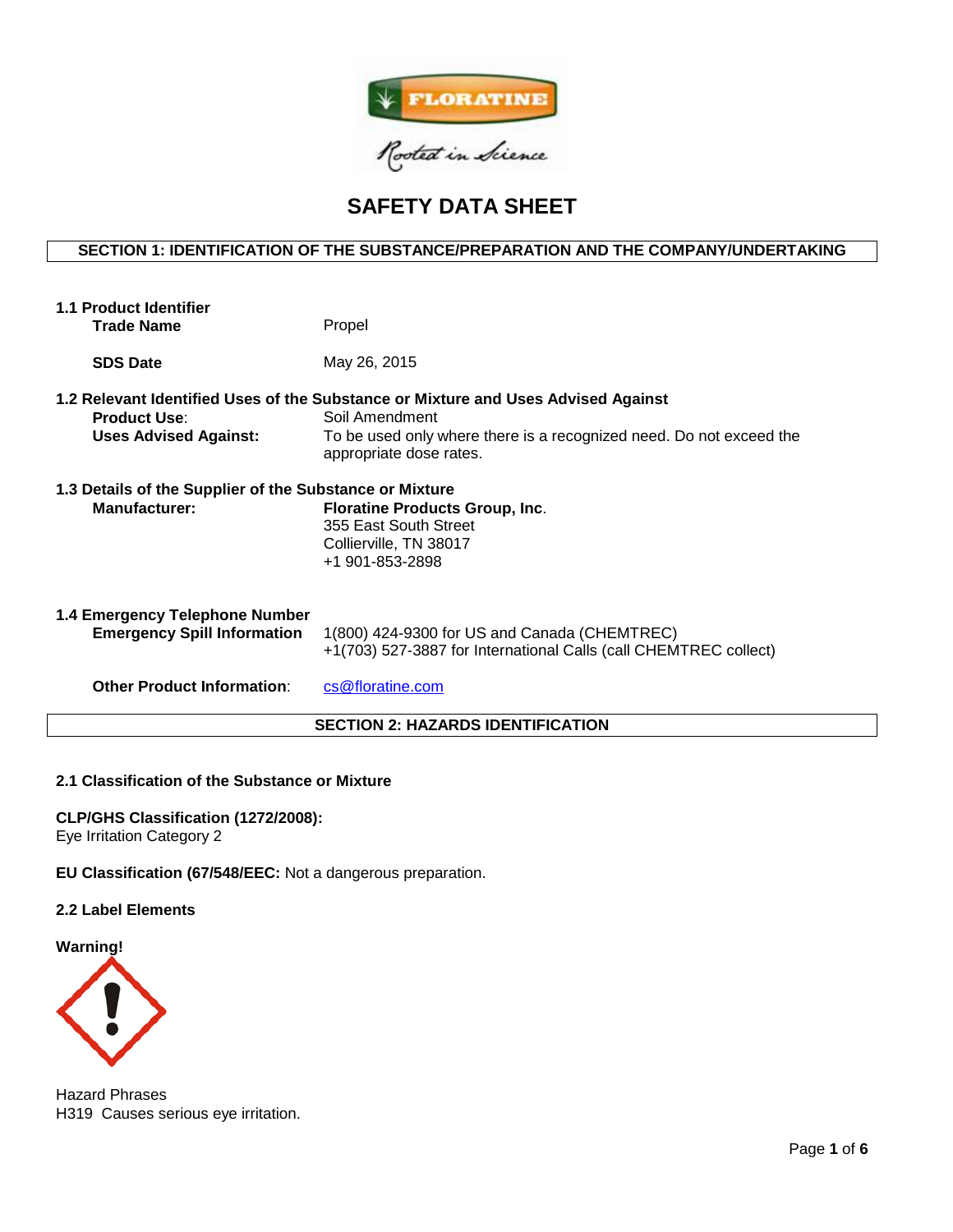**Propel**

Precautionary Phrases P264 Wash thoroughly after handling. P280 Wear eye protection and face protection. P305 + P351 + P338 IF IN EYES: Rinse cautiously with water for several minutes. Remove contact lenses, if present and easy to do. Continue rinsing. P337 + P313 If eye irritation persists: Get medical attention.

### **2.3 Other Hazards:** None

### **SECTION 3: COMPOSITION/INFORMATION ON INGREDIENTS**

### **3.2 Mixtures**

| <b>Chemical Name</b>                                     | <b>CAS Number /</b><br><b>EINECS Number /</b><br><b>REACH Reg.</b><br><b>Number</b> | $%$ (w/w) | <b>EU Classification</b><br>(67/548/EEC) | <b>CLP/GHS Classification</b><br>(1272/2008) |
|----------------------------------------------------------|-------------------------------------------------------------------------------------|-----------|------------------------------------------|----------------------------------------------|
| Proprietary blend of<br>Di-sulfosuccinate<br>Surfactants | $577 - 11 - 7$<br>209-406-4                                                         | $<3\%$    | Xi R41, R38                              | Skin Irrt. 2 (H315)<br>Eye Dam $1$ (H318)    |

See Section 16 for full text of GHS.

### **SECTION 4: FIRST AID MEASURES**

#### **4.1 Description of First Aid Measures**

**First Aid**

**Eye contact:** Immediately flush eye with water for at least 15 minutes while lifting the upper and lower lids. Seek medical attention.

**Skin contact:** Wash with soap and water. Get medical attention if irritation develops.

**Inhalation:** Remove victim to fresh air. Get medical attention if irritation develops or persists.

**Ingestion:** Do not induce vomiting unless directed to do so my medical personnel. If the person is alert, have them rinse their mouth with water and sip one glass of water. Call a poison center or physician for advice. Never give anything my mouth to an unconscious or drowsy person.

### **See Section 11 for more detailed information on health effects.**

**4.2 Most Important symptoms and effects, both acute and delayed:** Causes eye irritation. Prolonged skin contact may cause irritation. Ingestion may cause gastrointestinal irritation with nausea and diarrhea.

**4.3 Indication of any immediate medical attention and special treatment needed**: Immediate medical attention should not be needed unless large amounts are swallowed.

## **SECTION 5: FIREFIGHTING MEASURES**

**5.1 Extinguishing Media:** Use media appropriate for the surrounding fire. Cool fire exposed containers with water.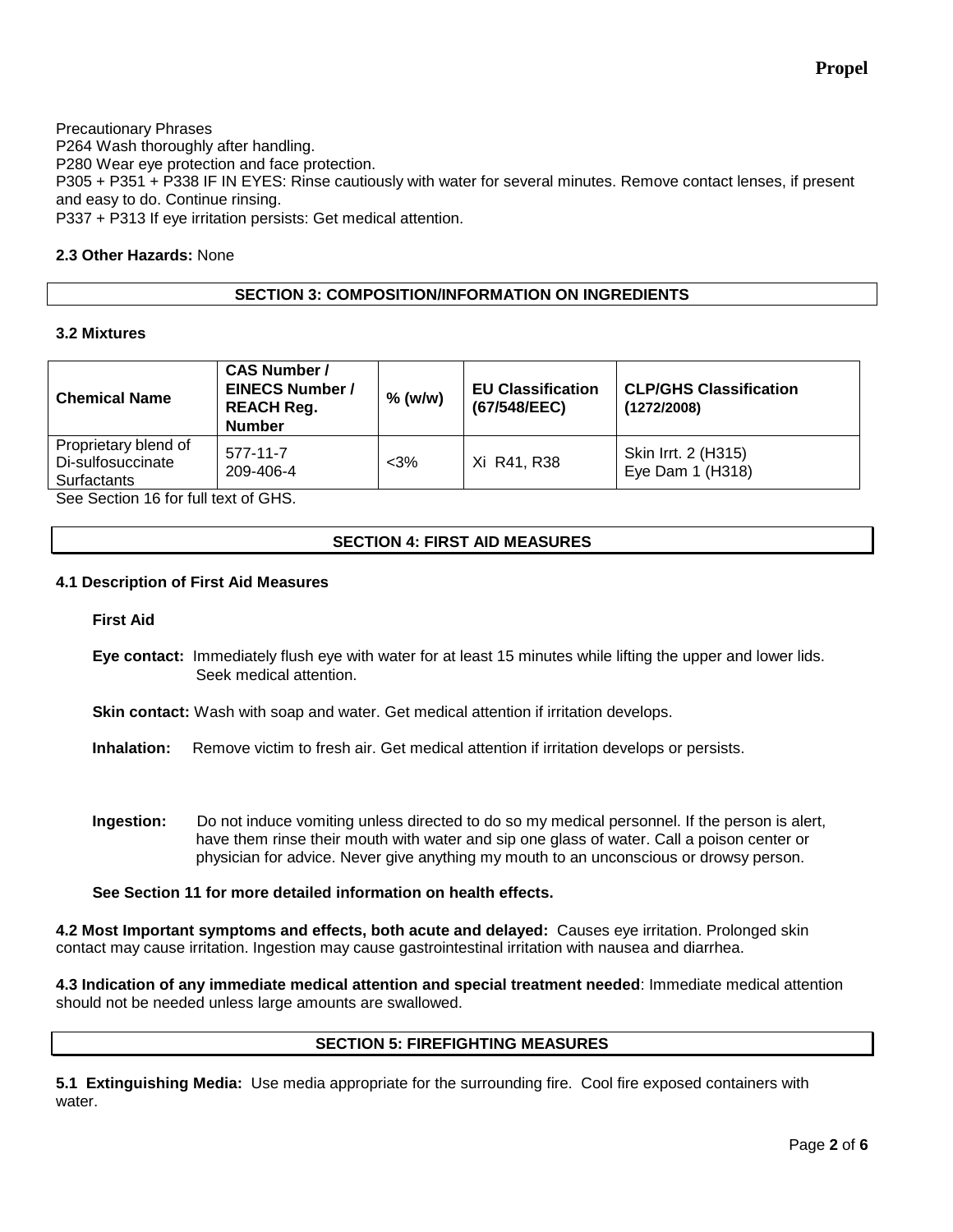# **Propel**

#### **5.2 Special Hazards Arising from the Substance or Mixture Unusual Fire and Explosion Hazards:** None **Combustion Products:** Carbon and sulfur oxides.

**5.3 Advice for Fire-Fighters:** Self-contained breathing apparatus and protective clothing should be worn in fighting fires involving chemicals. Determine the need to evacuate or isolate the area according to your local emergency plan. Use water spray to keep fire exposed containers cool.

### **6.1 Personal Precautions, Protective Equipment and Emergency Procedures:**

Wear appropriate protective equipment. Avoid direct contact with spilled material.

### **6.2 Environmental Precautions:**

Prevent entry in storm sewers and waterways. Report spill as required by local and national regulations.

### **6.3 Methods and Material for Containment and Cleaning Up:**

Collect with an inert absorbent material and place in an appropriate container for disposal. Wash spill site with water. Contain large spills and collect as much liquid as possible into containers for use.

#### **6.4 Reference to Other Sections:**

Refer to Section 8 for personal protective equipment and Section 13 for disposal information.

### **SECTION 7: HANDLING and STORAGE**

#### **7.1 Precautions for Safe Handling**:

Avoid eye and prolonged skin contact. Use with adequate ventilation. Use reasonable care in handling. Do not eat, drink or smoke while using product. Wash thoroughly with soap and water after handing.

### **7.2 Conditions for Safe Storage, Including any Incompatibilities**:

Protect containers from physical damage. Keep from freezing. Keep containers closed. Empty containers retain product residues. Follow all SDS precautions in handling empty containers. Store away from food and feed.

### **7.3 Specific end use(s):**

**Industrial uses:** None identified **Professional uses:** Soil Amendment

| <b>SECTION 8: EXPOSURE CONTROLS/PERSONAL PROTECTION</b>  |                  |                  |                  |                                  |  |  |  |  |
|----------------------------------------------------------|------------------|------------------|------------------|----------------------------------|--|--|--|--|
| 8.1 Control Parameters:                                  |                  |                  |                  |                                  |  |  |  |  |
| <b>Chemical Name</b>                                     | <b>US OEL</b>    | EU IOEL          | UK OEL           | <b>Biological Limit</b><br>Value |  |  |  |  |
| Proprietary blend of<br>Di-sulfosuccinate<br>Surfactants | None Established | None Established | None Established | None Established                 |  |  |  |  |

#### **8.2 Exposure Controls:**

**Recommended Monitoring Procedures:** None.

**Appropriate Engineering Controls:** Good outdoor ventilation should be adequate under normal conditions.

#### **Personal Protective Measurers**

**Eye/face Protection:** Chemical goggles recommended if needed to avoid eye contact.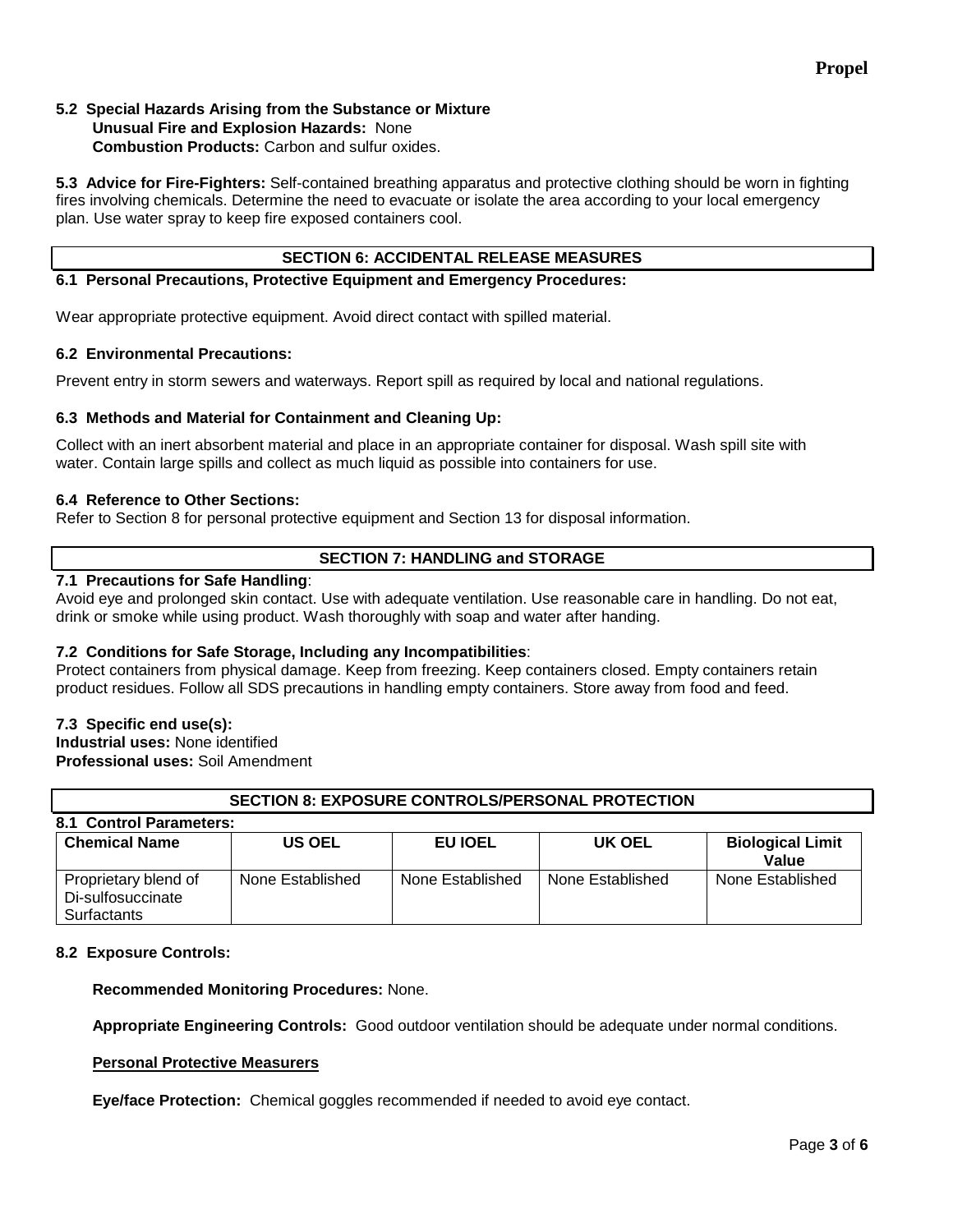**Skin Protection:** Impervious clothing is recommended if needed to avoid prolonged/repeated skin contact.

**Hands:** Impervious gloves are recommended if needed to avoid prolonged/repeated skin contact.

**Respiratory Protection:** None needed under normal use conditions with adequate ventilation. If mists are irritating, an approved organic vapor respirator can be used. Use respirators in accordance with local and national regulations.

**Other protection:** Suitable washing facilities should be available in the work area.

#### **SECTION 9: PHYSICAL and CHEMICAL PROPERTIES**

#### **9.1 Information on basic Physical and Chemical Properties**

**Appearance:** Black liquid **Calcul Control of Control Control Control Control Control Odor: Slight ammonia odor<br>
<b>Odor Threshold:** Not applicable **Control Control Control of Prices Odor Threshold:** Not applicable **but and pulled as pH: 8.90**<br> **Melting/Freezing Point:** Not determined **but Boiling Point:** 104°C **Melting/Freezing Point: Not determined Flash Point: Not flammable** *Boint***: <b>Boint: Point Lower Flammability Limit:** Not applicable **Upper Flammability Limit:** Not applicable **Vapor Density(Air=1):** Not available **Relative Density:** 1.002 **Oxidizing Properties:** None **Specific Gravity (H<sub>2</sub>O= 1):** 1.002<br> **Molecular Formula:** Mixture **Specific Gravity (H2O= 1): Molecular Weight:** Mixture

**Evaporation Rate: Not available Vapor Pressure:** Greater than 1

**Solubility:** Complete **Octanol/Water Partition Coefficient:** Not determined **Autoignition Temperature:** Not determined **Autoignition Temperature:** Not determined **Autoignition Temperature:** None **Decomposition Temperature:** Not determined **Explosive Properties: None Molecular Weight: Mixture** 

**9.2 Other Information:** None available

### **SECTION 10: STABILITY and REACTIVITY**

- **10.1 Reactivity:** Not reactive under normal conditions.
- **10.2 Chemical Stability:** Stable.
- **10.3 Possibility of Hazardous Reactions:** None known.
- **10.4 Conditions to Avoid:** None known.
- **10.5 Incompatible Materials:** Incompatible with oxidizing agents.
- **10.6 Hazardous Decomposition Products:** Decomposition may produce carbon and sulfur oxides.

### **SECTION 11: TOXICOLOGICAL INFORMATION**

### **11.1 Information on Toxicological Effects:**

#### **Potential Health Effects:**

.

**Eye Contact:** Causes irritation with redness, tearing and stinging. Eye damage may occur.

**Skin contact:** Prolonged skin contact may cause irritation.

**Inhalation:** Excessive inhalation of mists may cause upper respiratory tract irritation.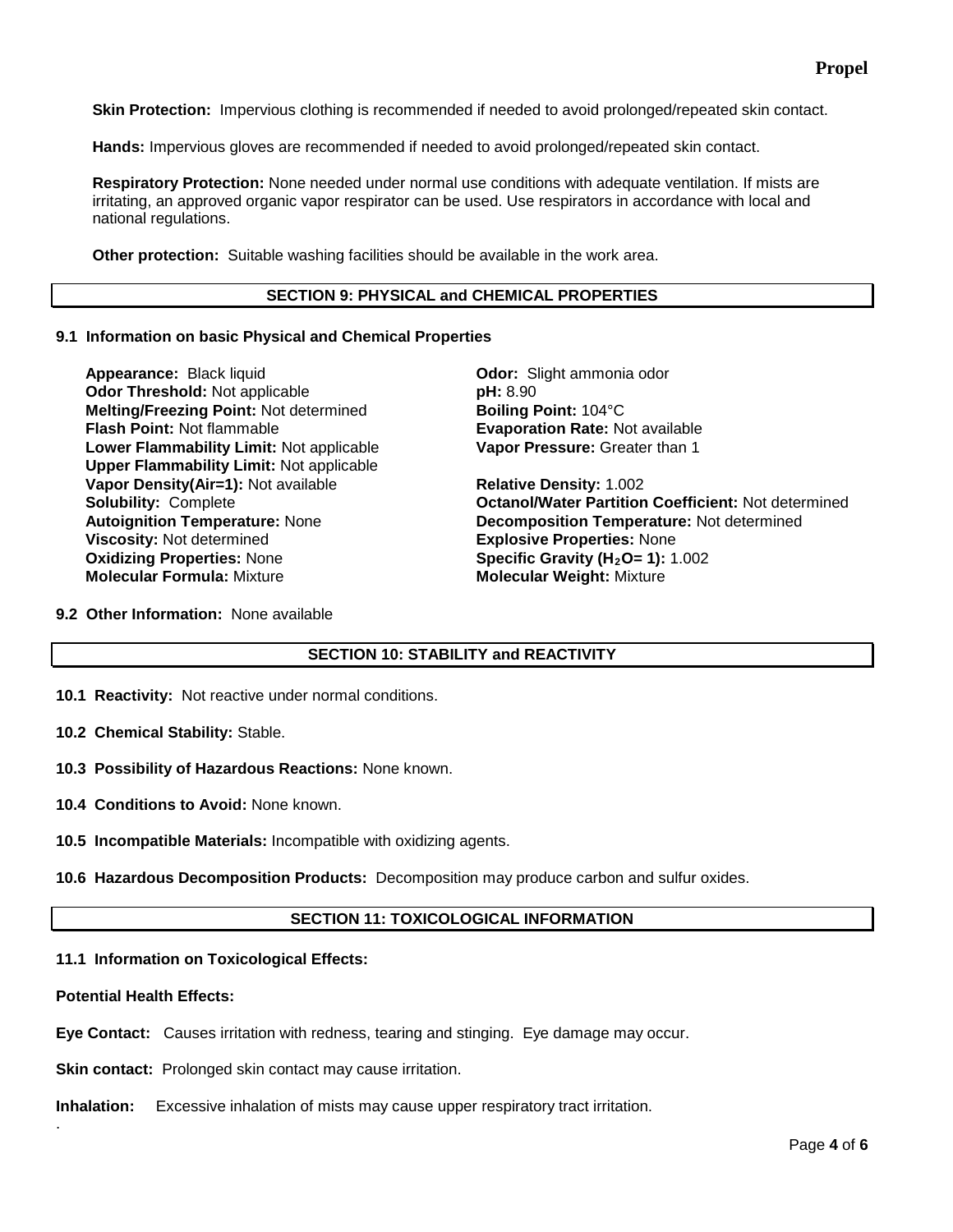**Ingestion:** Swallowing may cause gastrointestinal effects including nausea and diarrhea

**Acute toxicity:** No acute toxicity data available for the product.

Proprietary blend of Di-sulfosuccinate Surfactants: Oral rat LD50 >3000 mg/kg, Dermal rabbit LD50 >10,000 mg/kg.

**Skin corrosion/irritation:** Proprietary blend of Di-sulfosuccinate Surfactants is irritating to rabbit skin.

**Eye damage/ irritation:** Proprietary blend of Di-sulfosuccinate Surfactants causes irreversible damage to rabbit eyes.

**Respiratory Irritation:** No data available. Expected to cause only temporary irritation.

**Respiratory Sensitization:** No data available

**Skin Sensitization:** Proprietary blend of Di-sulfosuccinate Surfactants was negative in human patch tests.

**Germ Cell Mutagenicity:** Proprietary blend of Di-sulfosuccinate Surfactants was negative in the AMES test and ambiguous in an in vitro mammalian chromosome aberration test.

**Carcinogenicity:** No data available. None of the components of this product are listed as carcinogens by IARC or the EU Dangerous Substances Directive.

**Reproductive Toxicity:** Proprietary blend of Di-sulfosuccinate Surfactants: In a three generational oral study, rats were administered Proprietary blend of Di-sulfosuccinate Surfactants in their diet. No reproductive or developmental effects were seen. NOEL is 1% Proprietary blend of Di-sulfosuccinate Surfactants.

### **Specific Target Organ Toxicity**:

Single Exposure: No data available

Repeat Exposure: No data available

### **SECTION 12: ECOLOGICAL INFORMATION**

**12.1 Toxicity:** No toxicity data available for the product.

Proprietary blend of Di-sulfosuccinate Surfactants: 96 hr Danio rerio 49 mg/L, 48 hr EC50 daphnia magna 6.6 mg/L, 72 hr EC50 Desmodesmus subspicatus 22 mg/L

**12.2 Persistence and degradability:** Proprietary blend of Di-sulfosuccinate Surfactants is readily biodegradable (91.1% in 28 days).

**12.3 Bioaccumulative Potential:** The BCF for Proprietary blend of Di-sulfosuccinate Surfactants is estimated to be 1.9.

**12.4 Mobility in Soil:** In the soil, product follows natural cycle to provide plant nutrients.

**12.5 Results of PVT and vPvB assessment:** Not required.

**12.6 Other Adverse Effects:** No data available.

### **SECTION 13: DISPOSAL CONSIDERATIONS**

### **13.1 Waste Treatment Methods:**

Dispose in accordance with local/ and national regulations. Not considered hazardous waste according to EU regulations.